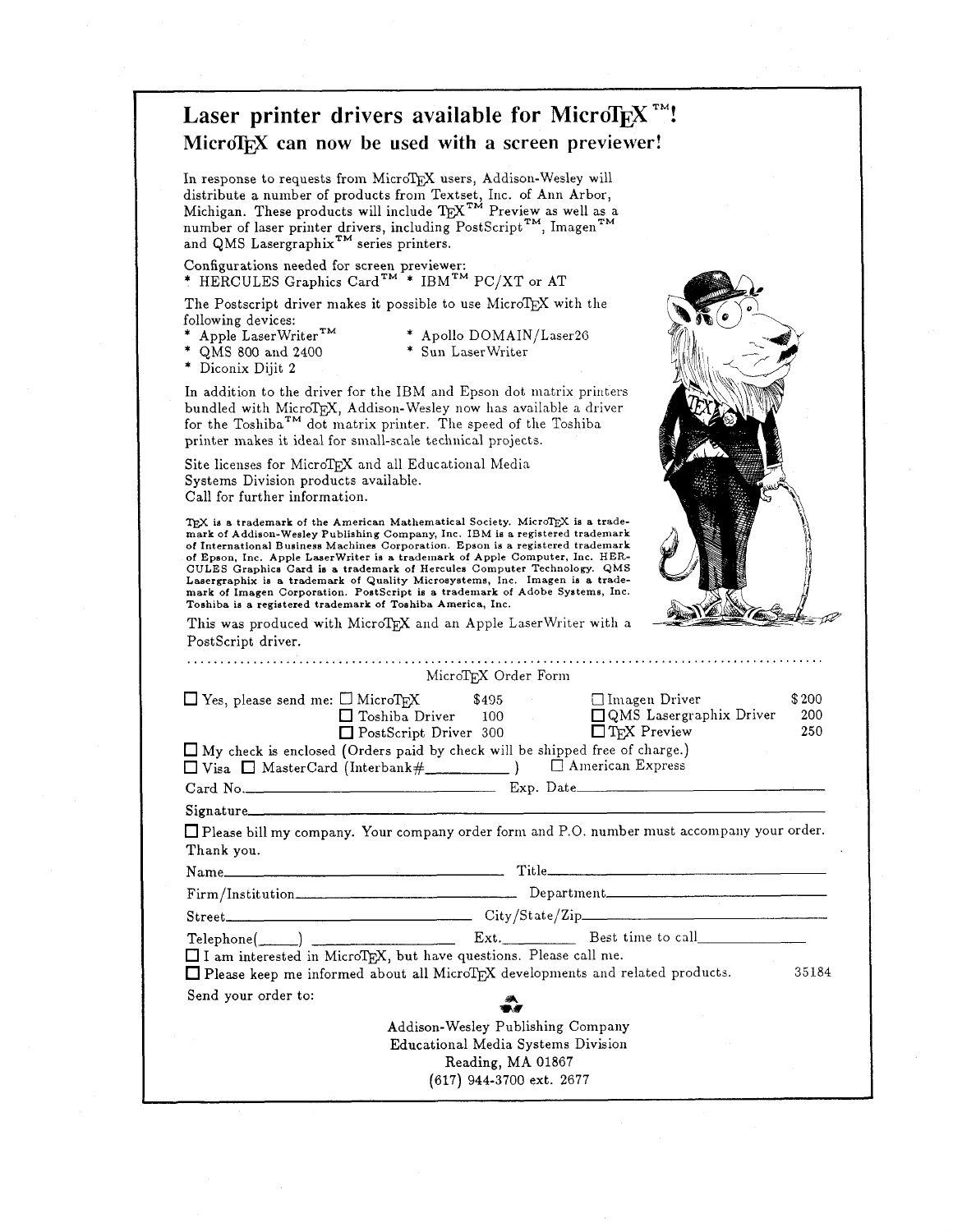

technical composition software and services

## Complete TFX and PostScript Support



## Announcing New VAX/VMS Software

TEXISET's TEX Preview is being ported to the VAXstation II with the cooperation of Digital Equipment Corporation. DVILASER/PS, our TEX-to-PostScript device driver software is now available for VAX/VMS.

## Sun and Apollo Support

**TEXISET's TEX Package, TEX Preview, and DVILASER/PS are available for Sun and Apollo** workstations. DVILASER/PS supports any PostScript printer including the Sun LaserWriter and the Apollo DOMAIN Laser/26.



*and DVILASERIPS for 8086 family MSDOS microcomputers.*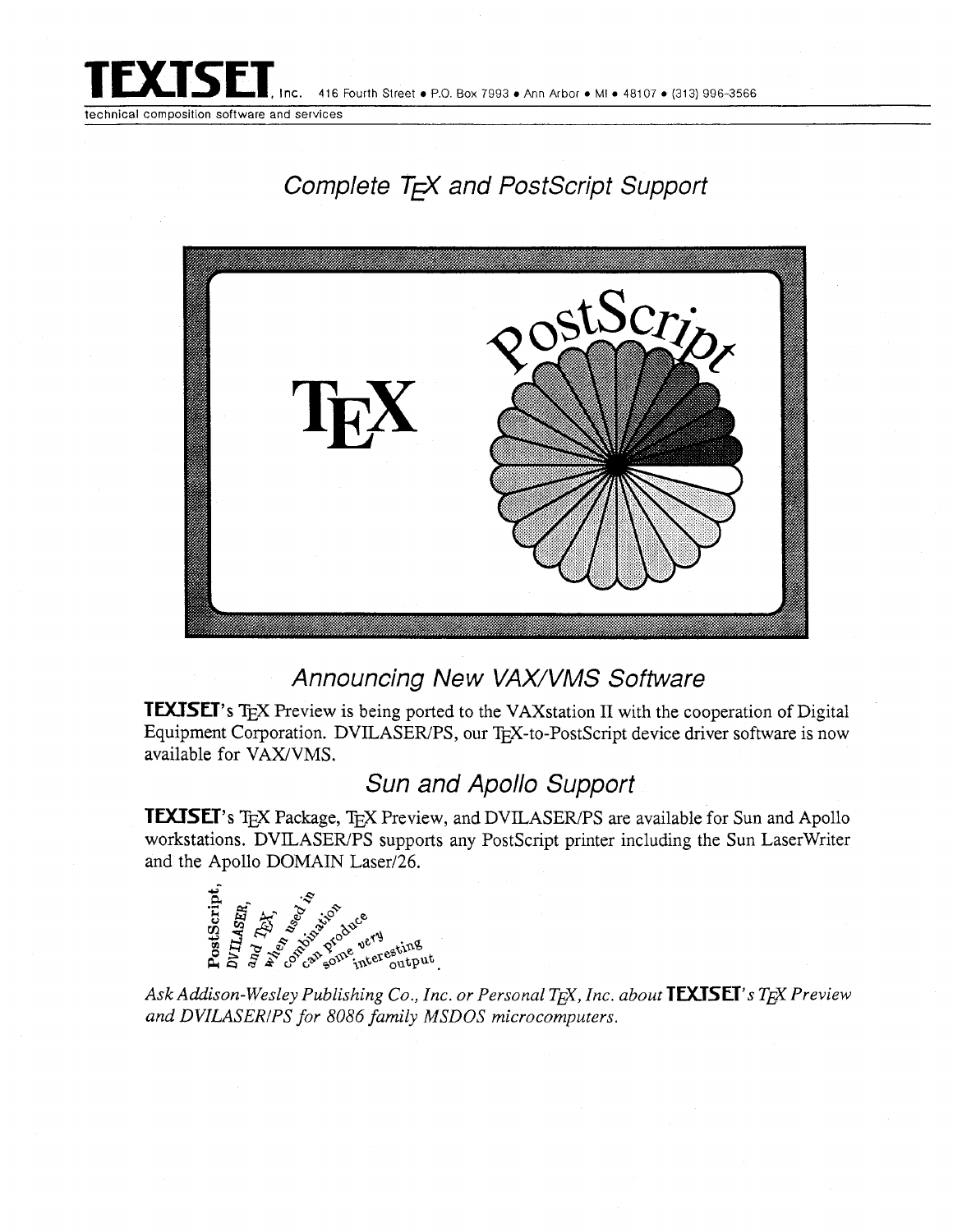## **Lectures on Videotape**

Videotapes of lectures from a series of 2-day short courses, ranging from 10 to 12 hours each, and some lectures presented at TFX Users Group meetings are available for lease or purchase in VHS, Beta or  $\frac{3}{4}$  U-Matic formats. For all videotapes except those of the 1984 TUG meeting, prices for lease or purchase are listed at the bottom of the next page.

For additional information, contact Ray Goucher, TEX Users Group, P. 0. Box 9506, Providence, RI 02940-9506, U.S.A., (401) 272-9500, ext. 232.

#### **The Elements of M ETAFONT Design** - **Georgia Tobin**

This short course was presented in conjunction with the August 1985 TEX Users Group Meeting. It was designed to provide an introduction to font design using METAFONT, giving the student an indepth understanding of the nature and structure of a font of type, an easy familiarity with the concept of a meta-font of type, and a nodding acquaintance with the grammar and syntax of METAFONT. Topics covered in detail are: the basics of digital type design; the concept of a **METAFONT**; the basic structure of meta-code; points, pens and paths; macros; conditions and the use of conditional code; and testing fonts. Course exercises ranged from discussion of design philosophy and approaches to the coding tasks to actual writing of METAFONT code.

Necessary prerequisites which may strike some as unsavory (e.g., vector arithmetic, basic trigonometry, tidy programming habits) were covered as warranted by the expertise of course participants.

Georgia Tobin is with The Metafoundry, OCLC Online Computer Library Center, Inc., Dublin, Ohio.

#### **Traditional Typography Meets IATFX – Marshall Henrichs**

In the course of reviewing and working out design standards to be incorporated in the manual to Leslie Lamport's macro package IATEX, Marshall Hendrichs, Art Director for Addison-Wesley Publishing Co., was forced to evaluate the task at hand in the same light that typographers have had to evaluate all technological innovations throughout four centuries of typographic evolution. This course was developed from his experience. In it he presents a short history of the evolution of traditional typographic standards and addresses such issues as: Can the reader understand what has been written? What elements lead to understanding and what elements impede understanding? How much effort is needed to overcome the impediments? What can be read in today's newspapers and textbooks? What is allusive typography and what role does it play in comprehension? When does humor and analogy confuse the reader? When form and content get divorced, who gets the house?

This course does not duplicate the one described below: "First Principles of Typographic Design for Document Production". It offers a different perspective on key issues in document design (e.g., legibility and aesthetics).

#### Book Design Utilizing TFX - Richard Southall and Leslie Lamport

At the August 1984 TUG meeting a short course. "First Principles of Typographic Design for Document Production", was presented. The course establishes some basic principles for the typographic design of simple text. The application of these principles to the design of documents, and the implementation of the resulting designs with TEX, was discussed. Topics include: typographic structures in text; IATEX structures; graphic conventions in text; the document designer's tools; making text readable; designing headings; implementing text and heading designs; designing pages; implementing page layouts; list design and other issues.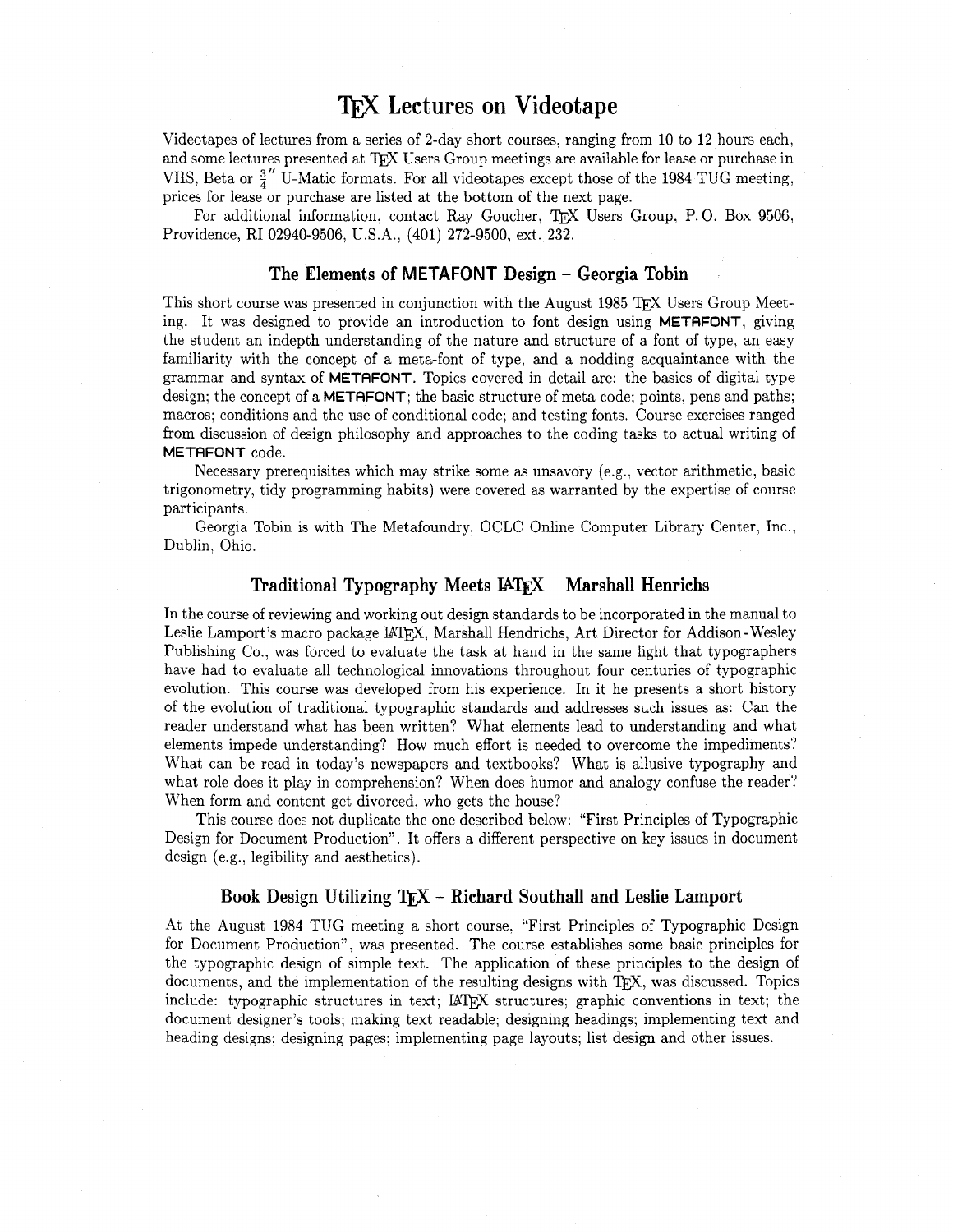#### **Introduction to the Internal Workings of TrX82 - Donald Knuth**

In conjunction with the July 1982 TFX Users Group meeting a short course, "Introduction to TEX82", was presented on the internal workings of TEX82. The WEB source of TEX82 was used as a reference. A reading knowledge of PASCAL was strongly recommended as a prerequisite.

The following topics were covered: reading WEB programs; representation of strings; data structures for boxes and glue; representation of control sequences; syntactic routines  $(T \nvert X)$ 's eyes and mouth); semantic routines  $(TF X)$ 's stomach and intestines); breaking paragraphs into lines; hyphenation; scanning file names; input of font metric (TFM) files; output of deviceindependent (DVI) files; initializing a T<sub>F</sub>X production program.

The principal goal of the course was to make the participant familiar with the anatomy of the T<sub>FX82</sub> system, so that it will be clear how to make system dependent changes necessary to install it as an effective production tool. Considerations necessary for tailoring T<sub>F</sub>X for use with languages other than English were discussed. The information provided by this course should make the viewer able to make better use of TFX than would otherwise be possible and to help with troubleshooting when others at the site do strange things with the software.

#### **Introduction to** A<sub>M</sub>S-T<sub>F</sub>X82 - Michael Spivak

At the July 1983 TFX Users Group meeting an Introductory AMS-TFX82 Users Course for secretaries and technical typists was presented by Michael Spivak, author of The Joy of T<sub>E</sub>X, which served as the text for this course. The course introduced the use of the macro package  $AMS$ -T<sub>E</sub>X, as revised for T<sub>E</sub>X82, which concentrates mainly on the problems of typesetting complicated mathematics; it is not a course in how to use TFX itself. The concepts presented, however, are applicable to other macro packages based on TFX82. (Document preparation with **IFX** is usually approached through a suitable macro package rather than directly through plain TFX.) In order to derive maximum benefit from the use of these videotapes, the user should be familiar with the use of a text editor and at least somewhat familiar with the demands of technical typing.

#### **Users Group Meeting, Stanford University, August 15-17,** 1984

The following sessions were videotaped and are available for lease (\$50 each hour or fraction thereof) or purchase (\$75 each hour or fraction thereof):

Pierre MacKay: Introduction to TEX and TUG for new users (1:00); Don Knuth: Up-<br>date on TEX82 and general Q&A (1:30); Jacques Désarménien: Running TEX in a French enviroment (fonts, hyphenation, typography) (1:30); Don Knuth et al.: Macro writing (3:OO) and What's new in METAFONT and typography (1:30); Site Coordinators' progress reports - DG MV 8000, Prime 750, HP 3000, IBM Group, UNIX, and VAX (VMS) (1:30); David Fuchs, John Gourlay and Peter Sih: Output devices and drivers (1:OO); Leslie Lamport and Richard Southall: Interfacing conventional design practice with TFX and **METAFONT**: discussion  $(1:30)$ ; and Georgia Tobin: Font design using **METAFONT**  $\&$  discussion (1:00).

#### **Videotape Lease/Purchase Prices**

|                                       | Lease       | Purchase* |
|---------------------------------------|-------------|-----------|
| List                                  | \$425/month | \$800     |
| Institutional member, non-educational | 375/month   | 700       |
| Educational institution               | 350/month   | 650       |

\*The purchase price for VHS and Beta formats is \$100 less in each category.